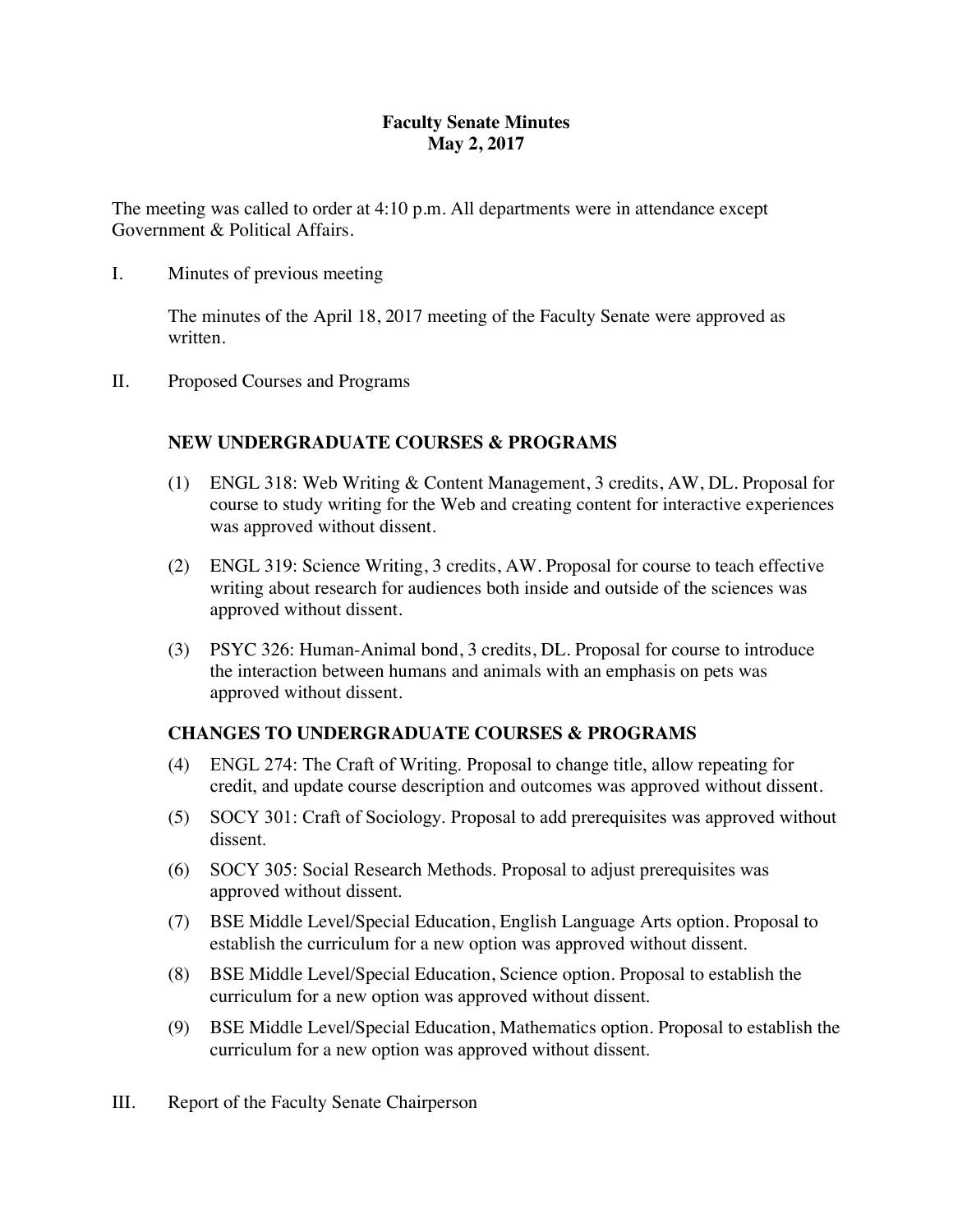Chair Börger-Greco reminded senators of Commencement, the June 6 Faculty Senate meeting at 3 p.m., and the opportunity for faculty to provide input for the PASSHE review being conducted by NCHEMS at: http://nchemsproject.com/system-review. Dr. Börger-Greco also announced that chairs of Senate committees should submit annual reports by June 30.

IV. Report of the Student Senate

None

V. Report of the Graduate Student Association

None

VI. Report of the Administrative Officers

#### **Provost**

Provost Prabhu highlighted a Chronicle of Higher Education article on PASSHE difficulties, but he emphasized that Millersville will move forward focused on our goals. He also reminded faculty to meet with classes during finals week at the scheduled time.

VII. Curricular Notices

## **NEW UNDERGRADUATE COURSES & PROGRAMS**

- (1) ESCI 427: Field Studies of Mountain Belts, 3 credits, W. Proposal for course to study tectonic evolution and resulting geologic structures in the field.
- (2) ESCI 226: Geology of Earth Resources, 3 credits. Proposal for course investigating the geologic origin of Earth resources, their use, and related environmental impact.
- (3) HIST 213: Greeks and Romans, 3 credits, G3. Proposal for course about social, political, and economic history of Ancient Greece and Rome.
- (4) HIST 215: Slaves & Masters in the Ancient World, 3 credits, G3. Proposal for course about social, political, and economic factors surrounding the practice of slavery in ancient world cultures.
- (5) HIST 216: Vikings, 3 credits, G3. Proposal for course about social, political, and economic history of Vikings.
- (6) BS Geology, Environmental Geology option. Proposal to establish the curriculum for a new option.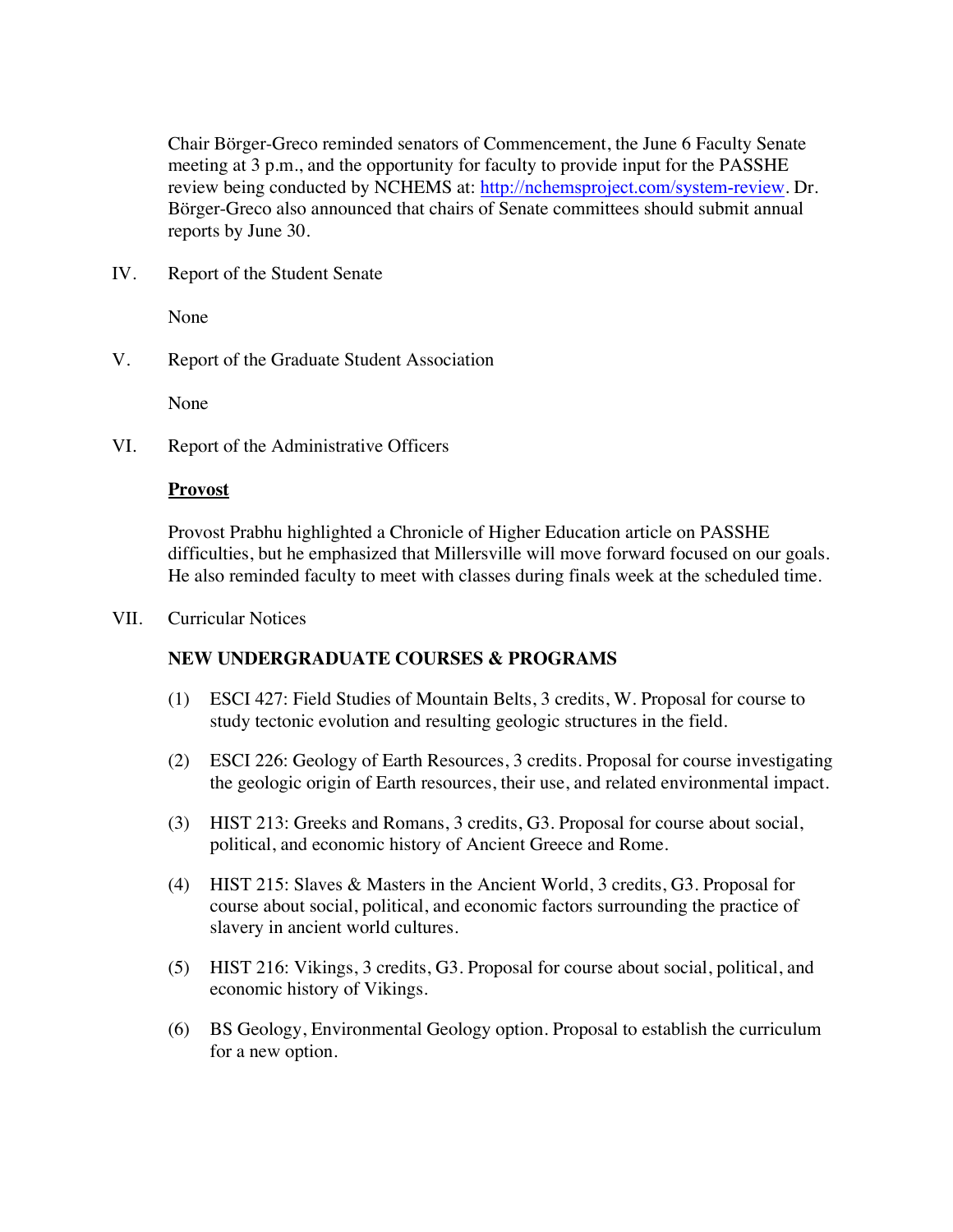(7) BA Earth Science, Geology option. Proposal to establish the curriculum for a new option.

## **CHANGES TO UNDERGRADUATE COURSES & PROGRAMS**

- (8) ESCI 327: Mineralogy. Proposal to change course number from 227.
- (9) BS Geology. Proposal to update degree curriculum to be consistent with licensure as a professional geologist.
- (10) BSE Middle Level/Special Education, English Language Arts option. Proposal to establish the curriculum for a new option.
- (11) BSE Middle Level/Special Education, Science option. Proposal to establish the curriculum for a new option.
- (12) BSE Middle Level/Special Education, Mathematics option. Proposal to establish the curriculum for a new option.
- VIII. Reports of the Faculty Senate Standing Committees

#### **Cooperative Education**

Dr. Robyn Davis presented a proposal for Variable Credit Internships for discussion as a way to increase participation in official internships. Discussion of the proposal included the following points:

- There would be no reduction in the required hours or academic expectations for an internship.
- Students would be allowed to elect the number of credits their internship would fulfill within their degree and the corresponding cost of the experience.
- There would also be no change in the faculty supervision of internships. Concern was raised about the economic sustainability of this since compensation is determined per student in the CBA. Administration expressed commitment to this as an investment in the long-term value of more students integrating work-based experiences into their degree.
- It was noted that internships conducted within university structures provide important legal protections for students that are not available for unofficial work experiences.
- There was some concern about the whether paying less but having to complete the same requirements would truly attract students or potentially curtail the level of student engagement in the experience.
- Creating a 'discounted' version of internships could set a precedent for students wanting to take other courses for fewer credits to reduce costs.
- It was also noted that this could create a discrepancy in the perceived value of the experience by students or anyone reviewing their degrees.
- Some confusion was noted about policy language relating to internship hours because of departmental variability.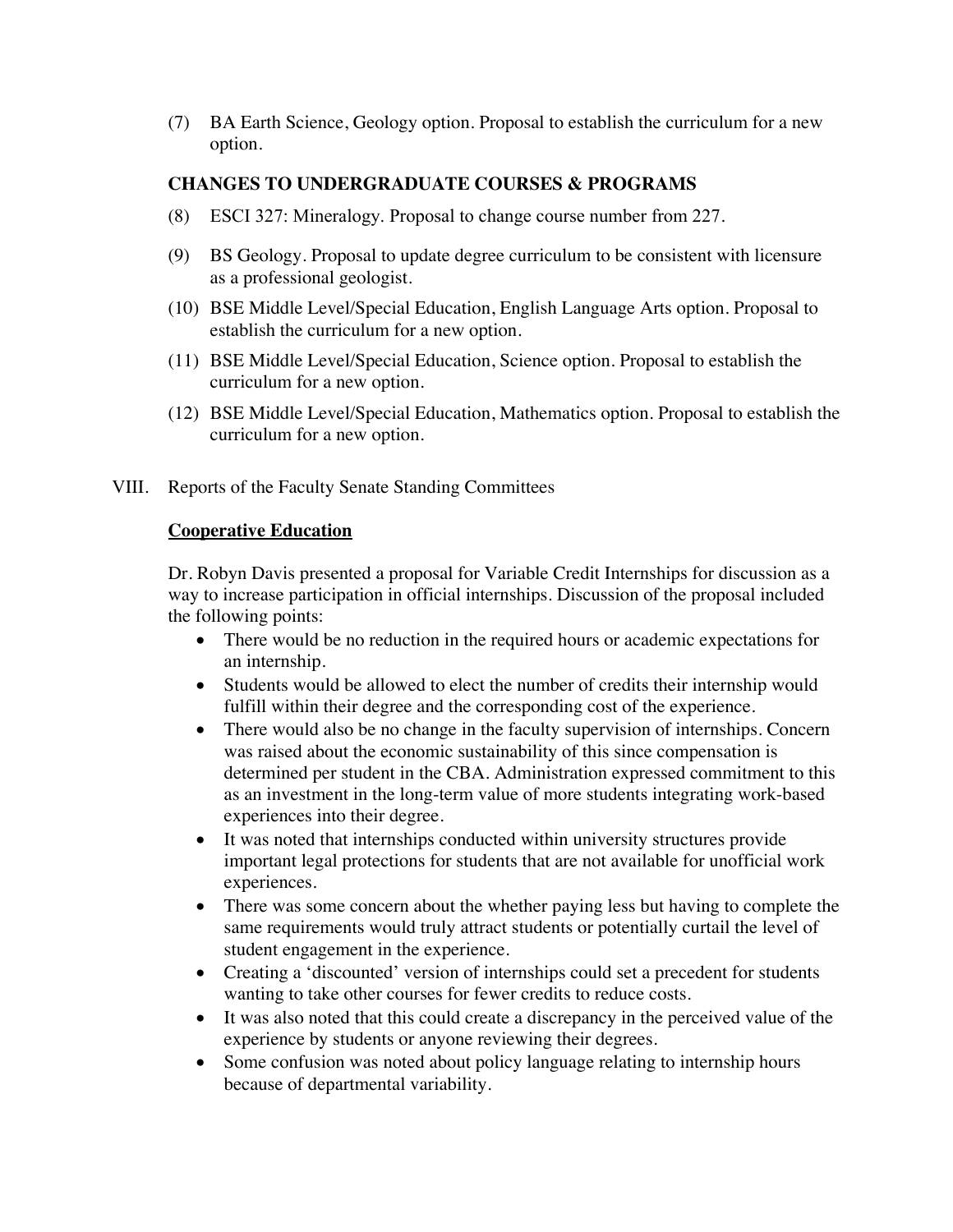- A suggestion was made for increasing student financial aid for those students wishing to complete an internship. This might be difficult to assign differentially.
- A question was raised about whether there has been any assessment of how many students would select this option over an unofficial opportunity.
- It was noted that this could be very attractive to students needing only one or two credits to reach their 120-credit requirement at the lowest cost possible.
- A suggestion was made for creating a different pricing model for internships that would promote more participation.

Senators were asked to discuss this issue with their departments and provide feedback to Dr. Davis for review by the Coop Committee for further development of the proposal.

## **GCPRC**

## **NEW GRADUATE COURSES & PROGRAMS**

- (1) ECHD 690: Graduate Student Teaching, 9 credits. Proposal to provide student teaching experience for candidates in Early Childhood Post Baccalaureate program.
- (2) PSYC 675: Behavioral Assessment of Children and Adolescents, 3 credits. Proposal for course to develop skills in dealing with students referred for behavioral/emotional difficulties.

## **CHANGES TO GRADUATE COURSES & PROGRAMS**

(3) Post Baccalaureate in Early Childhood Education PreK-4th. Proposal to adjust required courses and integrate student teaching experience.

# **UCPRC**

Senator Dreon announced a September 8 training on using the online CAP tool as well as some CAE events to assist faculty in developing curricular proposals. The hope is to train at least one representative from every department on using CAP.

IX. Reports of the Faculty Senate Special Committees

None

X. Faculty Emeriti

None

XI. Committee Elections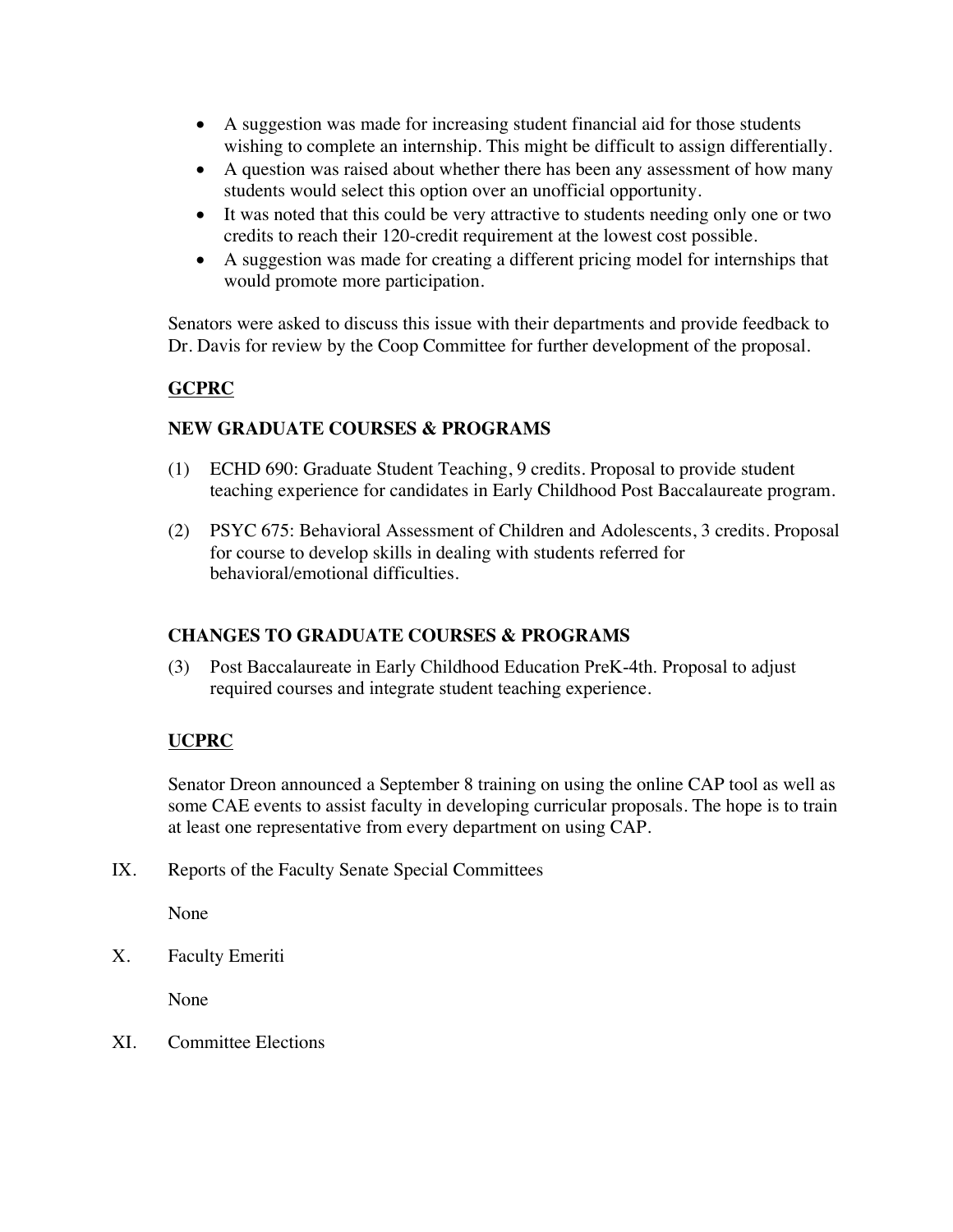Previous nominations were distributed and the floor opened for additional nominations. An A. Miller/Börger-Greco motion to close nominations and cast a unanimous vote for each unopposed candidate was approved without dissent.

XII. Other/New Business

None

Meeting was adjourned after elections (5:04 p.m.)

Respectfully Submitted,

Aimee L. Miller Faculty Senate Secretary

Action Summary:

The minutes of the April 18, 2017 meeting of the Faculty Senate were approved as written.

- (1) ENGL 318: Web Writing & Content Management, 3 credits, AW, DL. Proposal for course to study writing for the Web and creating content for interactive experiences was approved without dissent.
- (2) ENGL 319: Science Writing, 3 credits, AW. Proposal for course to teach effective writing about research for audiences both inside and outside of the sciences was approved without dissent.
- (3) PSYC 326: Human-Animal bond, 3 credits, DL. Proposal for course to introduce the interaction between humans and animals with an emphasis on pets was approved without dissent.
- (4) ENGL 274: The Craft of Writing. Proposal to change title, allow repeating for credit, and update course description and outcomes was approved without dissent.
- (5) SOCY 301: Craft of Sociology. Proposal to add prerequisites was approved without dissent.
- (6) SOCY 305: Social Research Methods. Proposal to adjust prerequisites was approved without dissent.
- (7) BSE Middle Level/Special Education, English Language Arts option. Proposal to establish the curriculum for a new option was approved without dissent.
- (8) BSE Middle Level/Special Education, Science option. Proposal to establish the curriculum for a new option was approved without dissent.
- (9) BSE Middle Level/Special Education, Mathematics option. Proposal to establish the curriculum for a new option was approved without dissent.